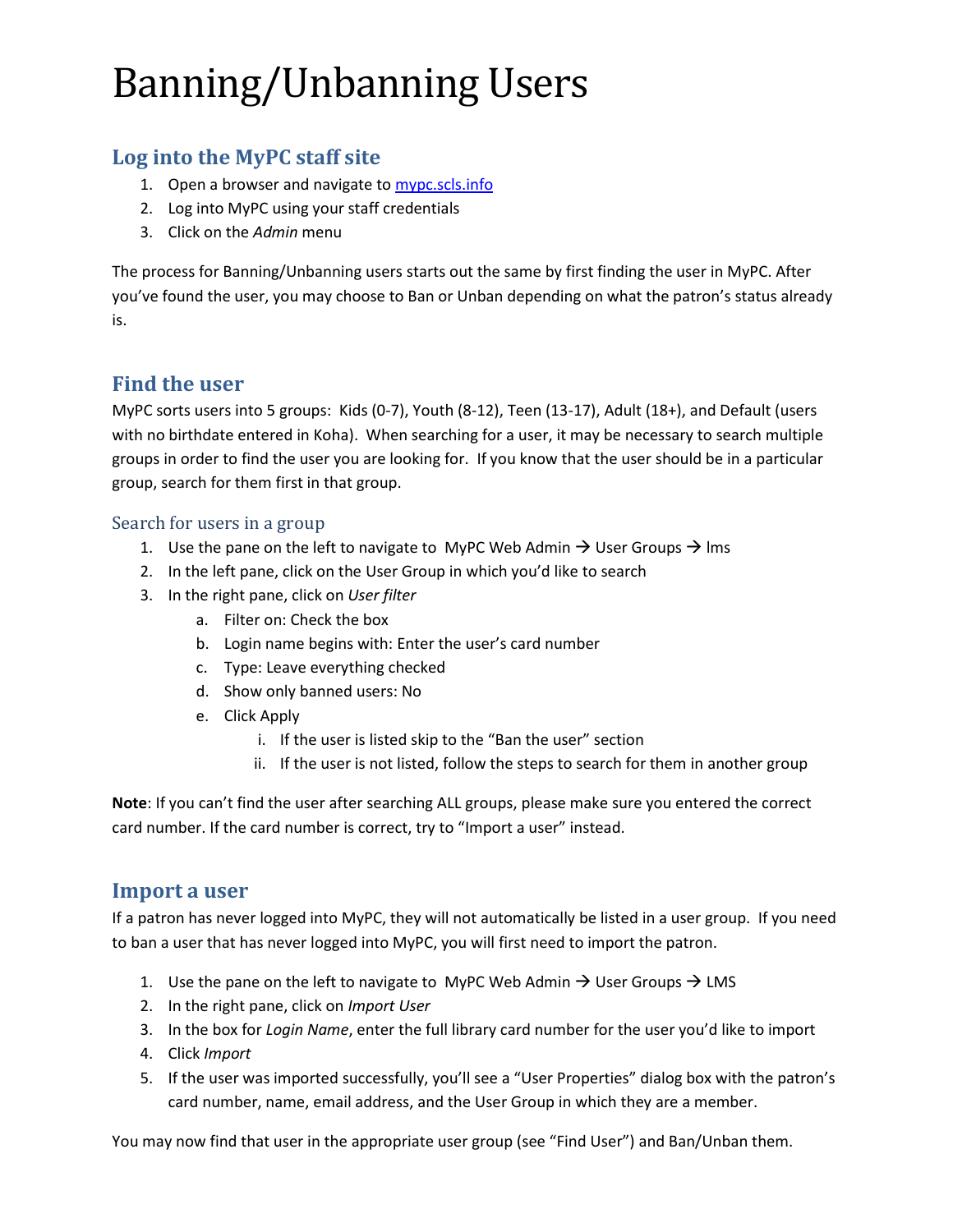#### **Ban the user**

- 1. Left-click on the user to bring up the context menu
- 2. Select *Ban/Unban –* this will open the Ban User window
	- a. User: Make sure the correct card number is listed
	- b. Ban: Select one of the following options to set the length of time for the ban
		- i. To date: Enter the date when the band will end
		- ii. For days: Enter the number of days for the ban
		- iii. For weeks: Enter the number of weeks for the ban
		- iv. Indefinitely: The user will be banned indefinitely
	- c. Ban Reason: skip this for now… (we'll come back to it!)
	- d. Ban from all locations: *No*
		- **i. Note:** Do not take the default of Yes. ONLY ban users from your library.
	- e. Banned from: Click *Add New*
		- i. Site: Select *Your library*
		- ii. Location: Select *All* to ban the patron from all PC groups at your location, or select PC groups from which you'd like to ban the patron
		- iii. Click *Save*
	- f. Ban Reason: Select one of the following options
		- i. Free text: Select this option to enter details in the *Reason text* about the reason for banning the patron.
		- ii. Banned: This will enter only the note "Banned" in the *Reason text*
	- g. Click *Ban* to complete the ban

| <b>Ban User</b>        |          |                      |              |
|------------------------|----------|----------------------|--------------|
| User                   |          | 2907800              |              |
| Ban                    |          | for days             | $\checkmark$ |
| Days                   |          | 7                    |              |
| Ban reason             |          | Banned               | $\checkmark$ |
| Reason text            |          | Banned.              |              |
|                        |          |                      |              |
| Ban from all locations |          | No                   |              |
| Banned from            |          |                      | Add New      |
| <b>Site</b>            | Location |                      |              |
| <b>SCLS Test Area</b>  |          | <b>SCLS Test Lab</b> |              |
| Ban                    |          |                      |              |

#### **Things know about banning users**

- If the user is currently logged on, it is also possible to ban them by clicking on their booking slot in the booking grid and selecting *Ban*
- Banning a user who is logged on does not notify them or end their current session. You can do this by clicking on their booking slot in the booking grid and selecting Send Message and/or either Logoff or Reboot to end the session.
- You cannot edit an existing ban. You can only revoke a ban and create a new ban.
- You can, technically, ban a user from multiple sites. Please only ban a user from another library if you have that library's permission.